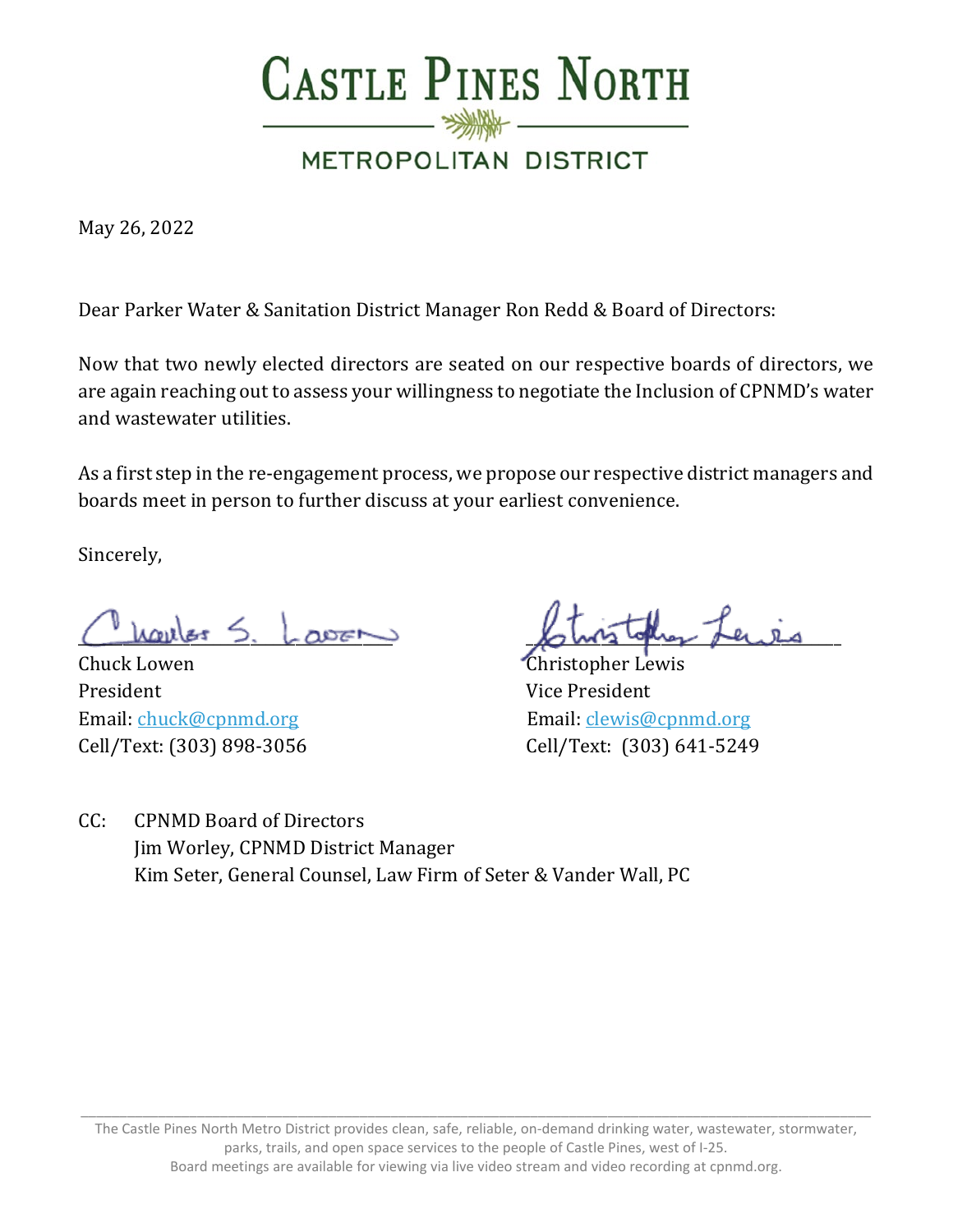

May 26, 2022

Dear Centennial Water & Sanitation General Manager Sam Calkins & Board of Directors:

We are reaching out for two reasons. First, please accept a warm and sincere congratulations on Sam Calkins' appointment as your new district manager and the election of Tammy Essmeier and Frank McNulty to your board of directors.

Second, as you are aware, for over a decade, CPNMD's \$11 million InterConnect Pipeline has directly connected our communities and strengthened the relationship between CWSD and CPNMD. In that context, we see an opportunity to jointly leverage the Interconnect Pipeline, resulting in additional benefits accruing to the customers of both your jurisdiction and ours. With multiple win/win scenarios in mind, we are reaching out to assess your interest in formally discussing the possible Inclusion of CPNMD's water and wastewater utilities into CWSD.

We look forward to meeting with you at your earliest convenience.

Sincerely,

 $L$ courles  $\leq$ 

Chuck Lowen Christopher Lewis President Vice President Email: [chuck@cpnmd.org](mailto:chuck@cpnmd.org) Email: [clewis@cpnmd.org](mailto:clewis@cpnmd.org)

Cell/Text: (303) 898-3056 Cell/Text: (303) 641-5249

CC: CPNMD Board of Directors Jim Worley, CPNMD District Manager Kim Seter, General Counsel, Law Firm of Seter & Vander Wall, PC

The Castle Pines North Metro District provides clean, safe, reliable, on-demand drinking water, wastewater, stormwater, parks, trails, and open space services to the people of Castle Pines, west of I-25. Board meetings are available for viewing via live video stream and video recording at cpnmd.org.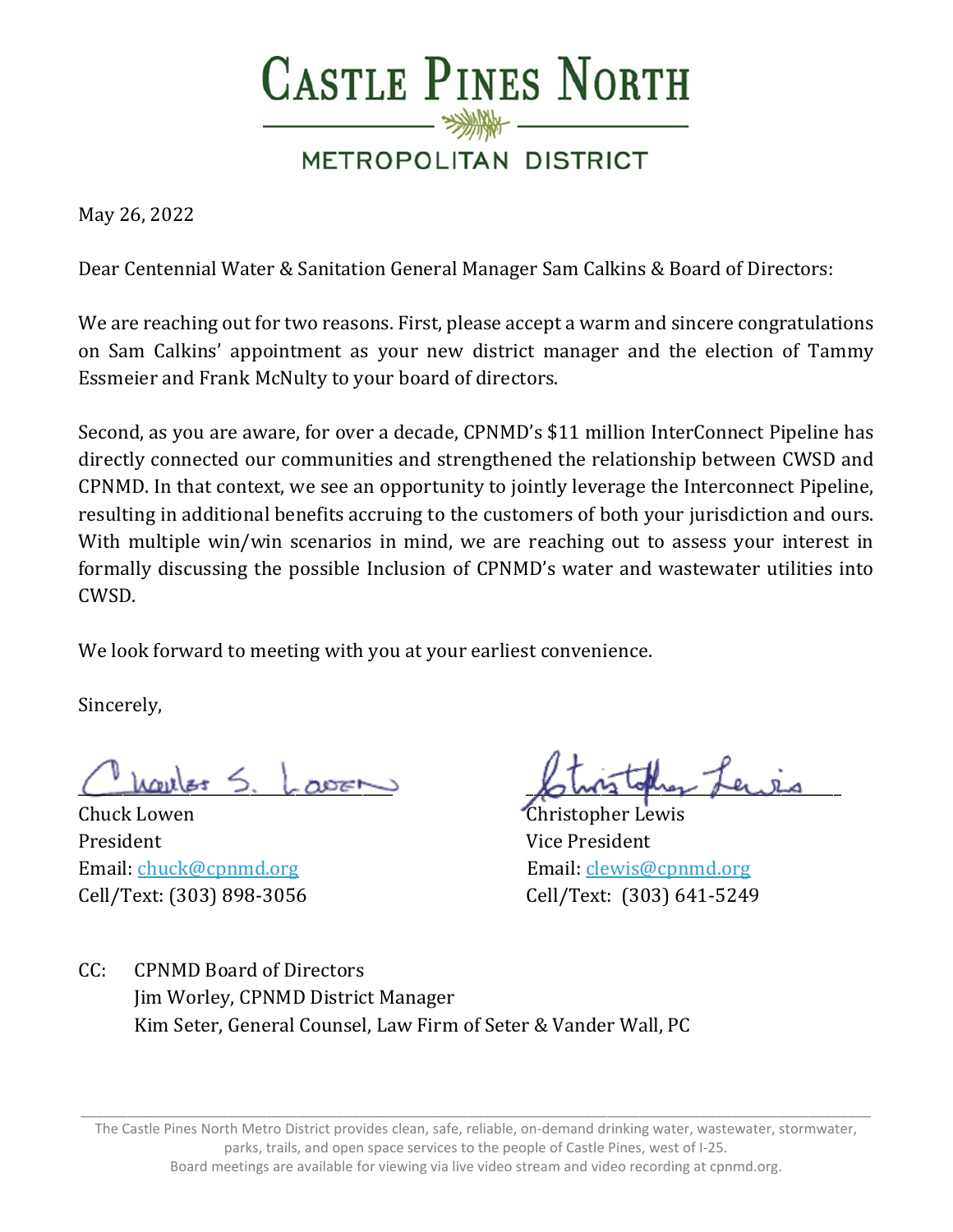

May 26, 2022

Dear Aurora Water Manager Marshall Brown and City Manager Jim Twombly:

We are reaching out to assess your interest in working with Castle Pines North Metro District (CPNMD) to negotiate the Inclusion of the Castle Pines North Metro District's (CPNMD's) water and wastewater utilities into Aurora Water.

While persuading the City of Brighton to settle its lawsuit contesting the award of our northern Colorado water rights to Aurora Water, CPNMD and Aurora Water developed a good working relationship. We propose to discuss the possibility of building on that relationship for the benefit of both your customers and ours.

We look forward to meeting with you at your earliest convenience.

Sincerely,

Chuck Lowen Christopher Lewis President Vice President Email: [chuck@cpnmd.org](mailto:chuck@cpnmd.org) Email: [clewis@cpnmd.org](mailto:clewis@cpnmd.org)

\_\_\_\_\_\_\_\_\_\_\_\_\_\_\_\_\_\_\_\_\_\_\_\_\_\_\_\_\_\_\_\_\_\_\_\_\_\_\_\_\_\_ \_\_\_\_\_\_\_\_\_\_\_\_\_\_\_\_\_\_\_\_\_\_\_\_\_\_\_\_\_\_\_\_\_\_\_\_\_\_\_\_\_\_

Cell/Text: (303) 898-3056 Cell/Text: (303) 641-5249

CC: Aurora Mayor Mike Coffman Aurora City Council CPNMD Board of Directors Jim Worley, CPNMD District Manager Kim Seter, CPNMD General Counsel, Law Firm of Seter & Vander Wall, PC

The Castle Pines North Metro District provides clean, safe, reliable, on-demand drinking water, wastewater, stormwater, parks, trails, and open space services to the people of Castle Pines, west of I-25. Board meetings are available for viewing via live video stream and video recording at cpnmd.org.